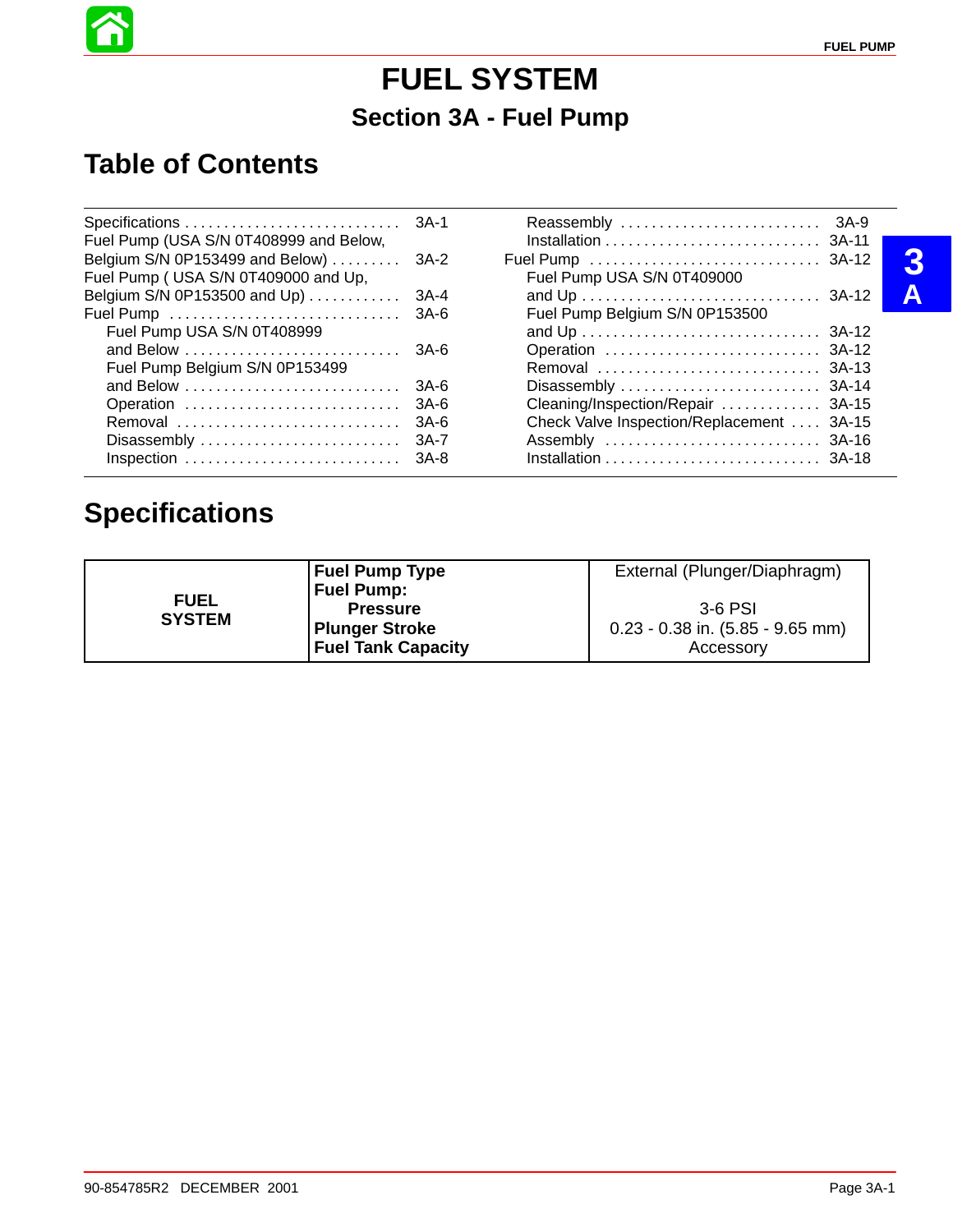

谷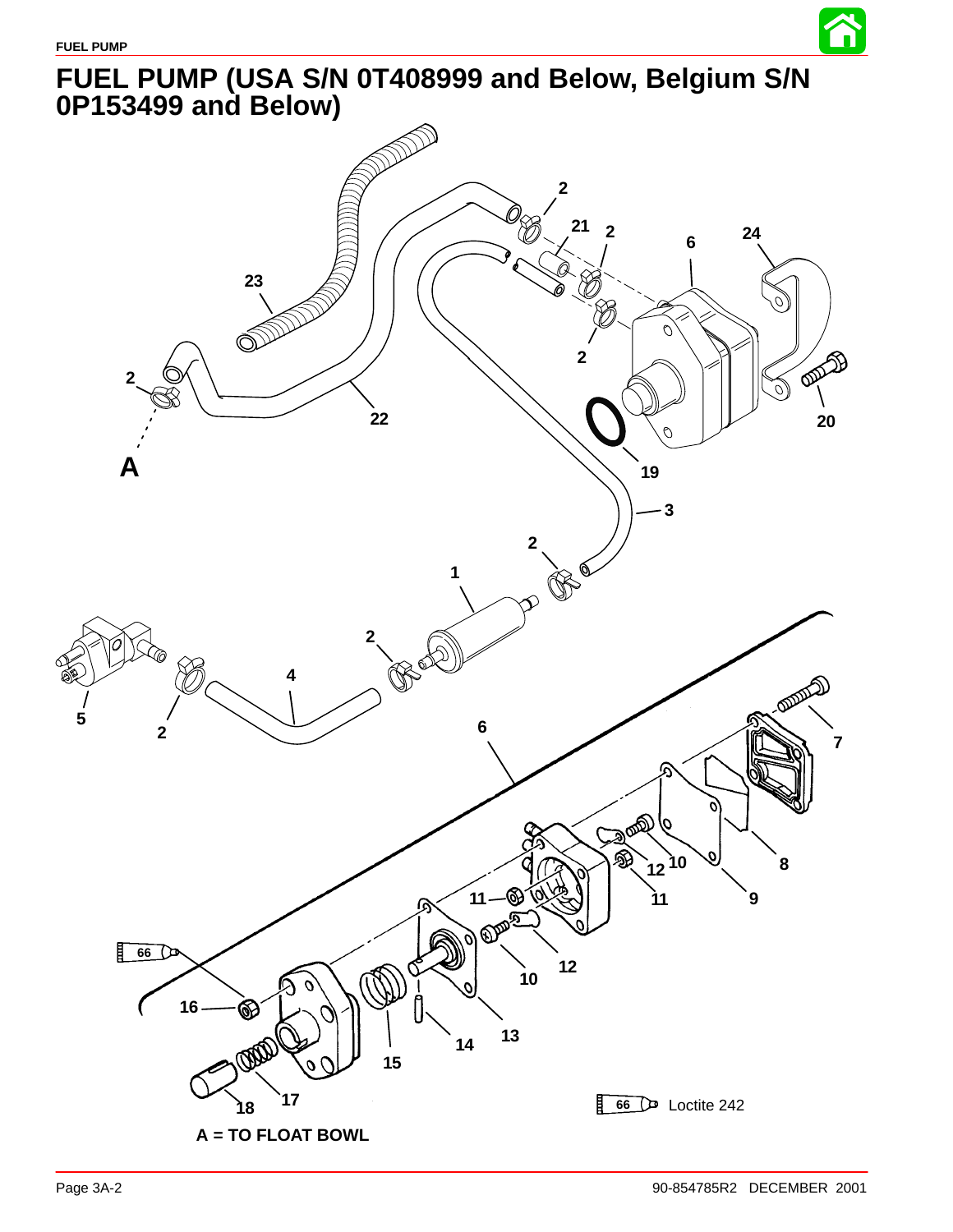

# **FUEL PUMP (USA S/N 0T408999 and Below, Belgium S/N 0P153499 and Below)**

| REF.                    |                |                           | <b>TORQUE</b> |             |     |
|-------------------------|----------------|---------------------------|---------------|-------------|-----|
| NO.                     | QTY.           | <b>DESCRIPTION</b>        | Ib. in.       | Ib. ft.     | N·m |
| 1                       | $\mathbf{1}$   | <b>FUEL FILTER</b>        |               |             |     |
| $\overline{2}$          | $\overline{7}$ | STA-STRAP                 |               |             |     |
| $\overline{3}$          | 1              | TUBING (16 IN.)           |               |             |     |
| $\overline{\mathbf{4}}$ | $\mathbf{1}$   | <b>TUBING (19 IN.)</b>    |               |             |     |
| 5                       | $\mathbf{1}$   | <b>FUEL CONNECTOR</b>     |               |             |     |
| —                       | 1              | O RING                    |               |             |     |
| $6\phantom{1}6$         | $\mathbf{1}$   | <b>FUEL PUMP</b>          |               |             |     |
| $\overline{7}$          | $\overline{4}$ | <b>SCREW</b>              | Drive Tight   |             |     |
| 8                       | 1              | <b>COVER</b>              |               |             |     |
| $\boldsymbol{9}$        | 1              | <b>DIAPHRAGM</b>          |               |             |     |
| 10                      | $\overline{2}$ | <b>SCREW</b>              |               | Drive Tight |     |
| 11                      | $\overline{2}$ | <b>NUT</b>                |               |             |     |
| 12                      | $\overline{2}$ | <b>CHECK VALVE</b>        |               |             |     |
| 13                      | $\mathbf{1}$   | <b>DIAPHRAGM</b>          |               |             |     |
| 14                      | $\mathbf{1}$   | PIN                       |               |             |     |
| 15                      | $\mathbf{1}$   | <b>SPRING</b>             |               |             |     |
| 16                      | $\overline{4}$ | <b>NUT</b>                |               |             |     |
| 17                      | $\mathbf{1}$   | <b>SPRING</b>             |               |             |     |
| 18                      | $\mathbf{1}$   | <b>PLUNGER</b>            |               |             |     |
| 19                      | $\mathbf{1}$   | O RING                    |               |             |     |
| 20                      | $\overline{2}$ | SCREW (M6 x 30)           | 75            |             | 8.5 |
| 21                      | $\overline{1}$ | <b>PLUG</b>               |               |             |     |
| 22                      | $\mathbf{1}$   | <b>HOSE</b>               |               |             |     |
| 23                      | $\mathbf 1$    | <b>CONDUIT (ELECTRIC)</b> |               |             |     |
| 24                      | $\mathbf{1}$   | <b>COWL DEFLECTOR</b>     |               |             |     |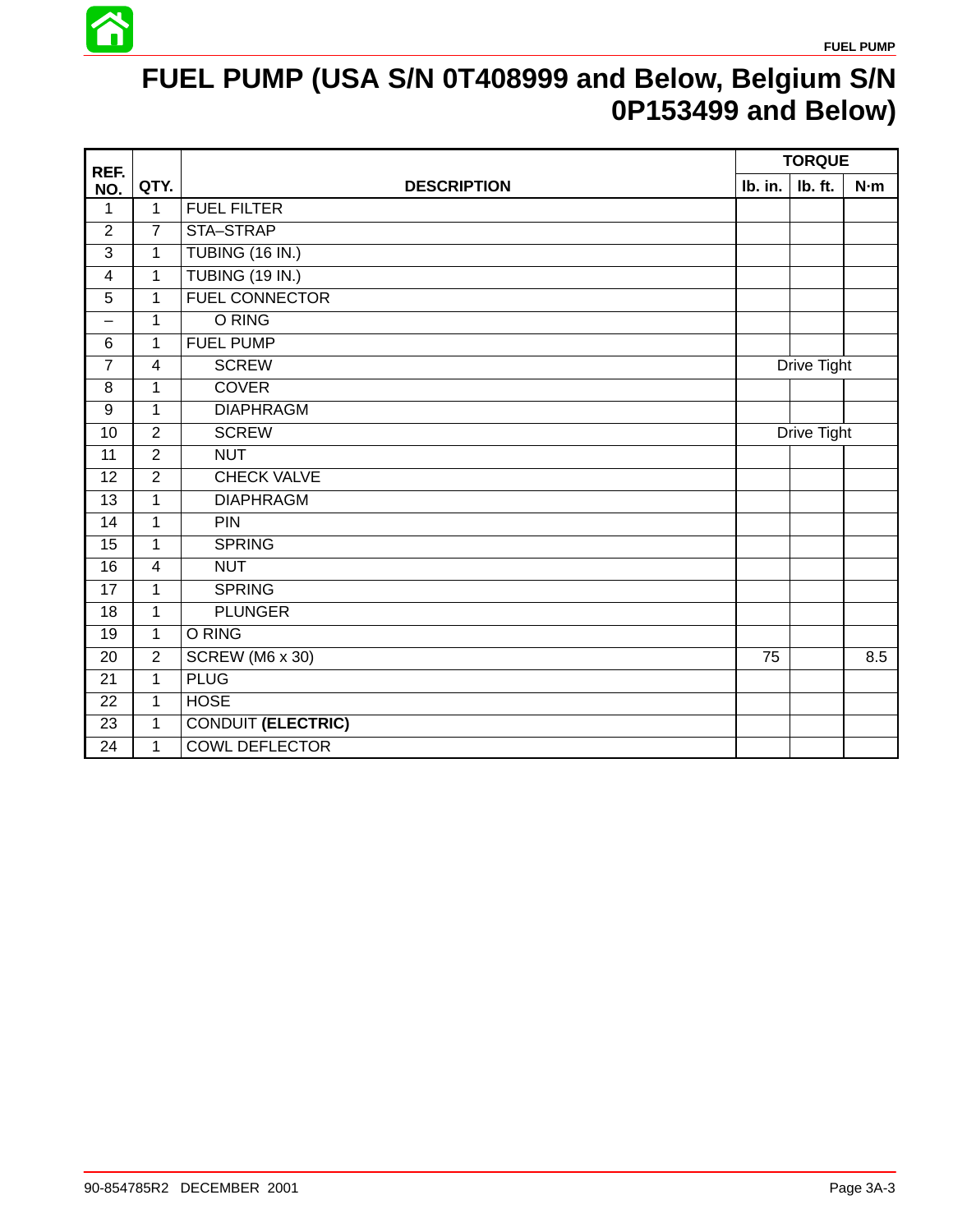

<span id="page-3-0"></span>**FUEL PUMP ( USA S/N 0T409000 and Up, Belgium S/N 0P153500 and Up)**

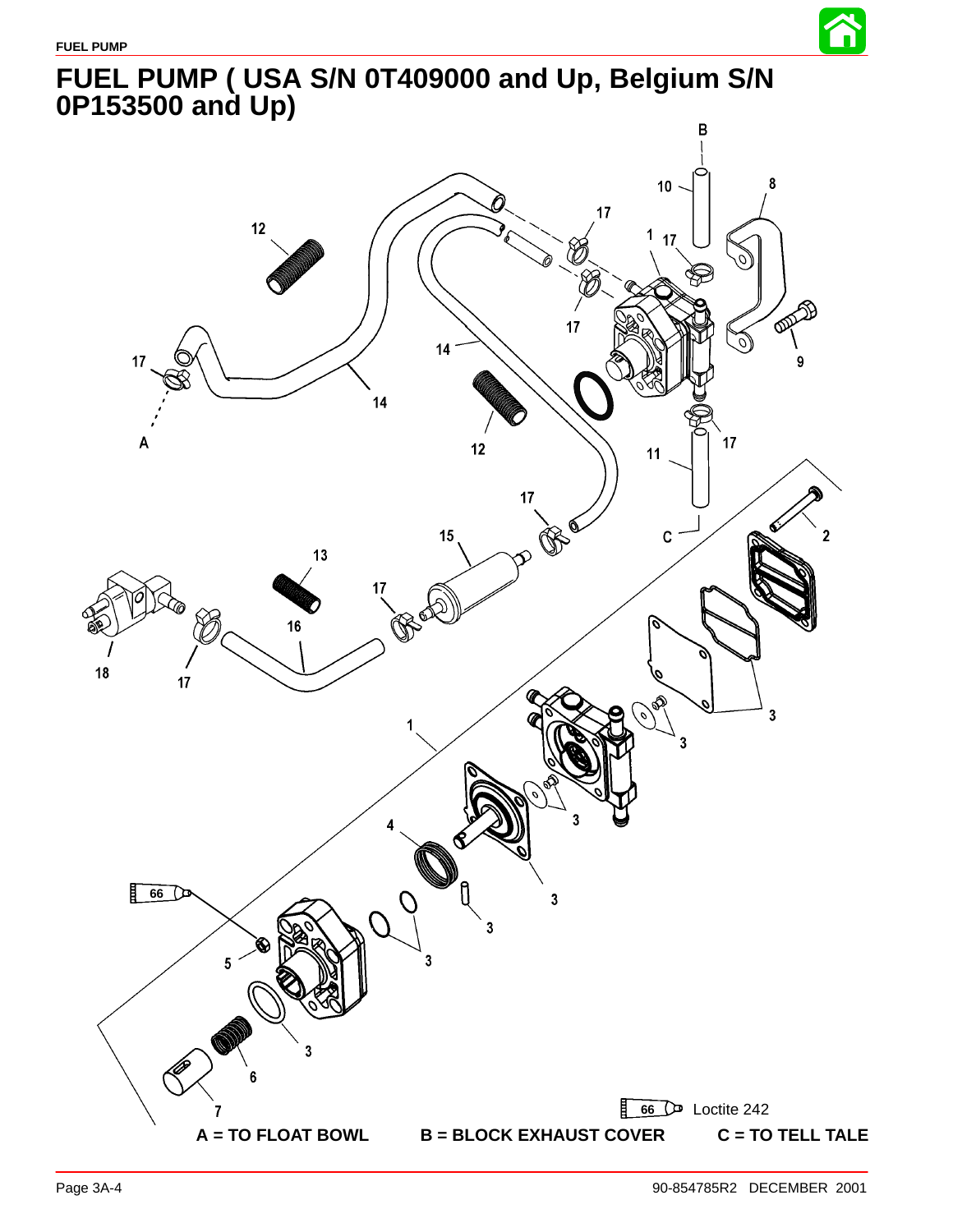

# **FUEL PUMP ( USA S/N 0T409000 and Up, Belgium S/N 0P153500 and Up)**

| REF.              |                |                             | <b>TORQUE</b> |         |     |
|-------------------|----------------|-----------------------------|---------------|---------|-----|
| NO.               | QTY.           | <b>DESCRIPTION</b>          | Ib. in.       | Ib. ft. | N·m |
| 1                 | $\mathbf 1$    | <b>FUEL PUMP</b>            |               |         |     |
| 2                 | $\overline{4}$ | <b>SCREW</b>                |               |         |     |
| 3                 | 1              | <b>DIAPHRAGM/O RING KIT</b> |               |         |     |
| 4                 | 1              | <b>SPRING</b>               |               |         |     |
| 5                 | $\overline{4}$ | <b>NUT</b>                  |               |         |     |
| 6                 | 1              | <b>SPRING</b>               |               |         |     |
| $\overline{7}$    | 1              | <b>CAP</b>                  |               |         |     |
| 8                 | 1              | <b>COWL DEFLECTOR</b>       |               |         |     |
| 9                 | $\overline{2}$ | SCREW (M6 x 30)             |               |         |     |
| 10                | $\mathbf{1}$   | TUBING (13 in.)             |               |         |     |
| 11                | $\mathbf{1}$   | TUBING (6 IN.)              |               |         |     |
| $12 \overline{ }$ | $\overline{2}$ | CONDUIT (13 IN.)            |               |         |     |
| 13                | $\mathbf{1}$   | CONDUIT (6 IN.)             |               |         |     |
| 14                | $\overline{2}$ | <b>TUBING (19 IN.)</b>      |               |         |     |
| 15                | 1              | <b>FUEL FILTER</b>          |               |         |     |
| 16                | $\mathbf{1}$   | TUBING (7 IN.)              |               |         |     |
| 17                | AR             | <b>STA STRAP</b>            |               |         |     |
| 18                | 1              | <b>FUEL CONNECTOR</b>       |               |         |     |
| 19                | 1              | O RING                      |               |         |     |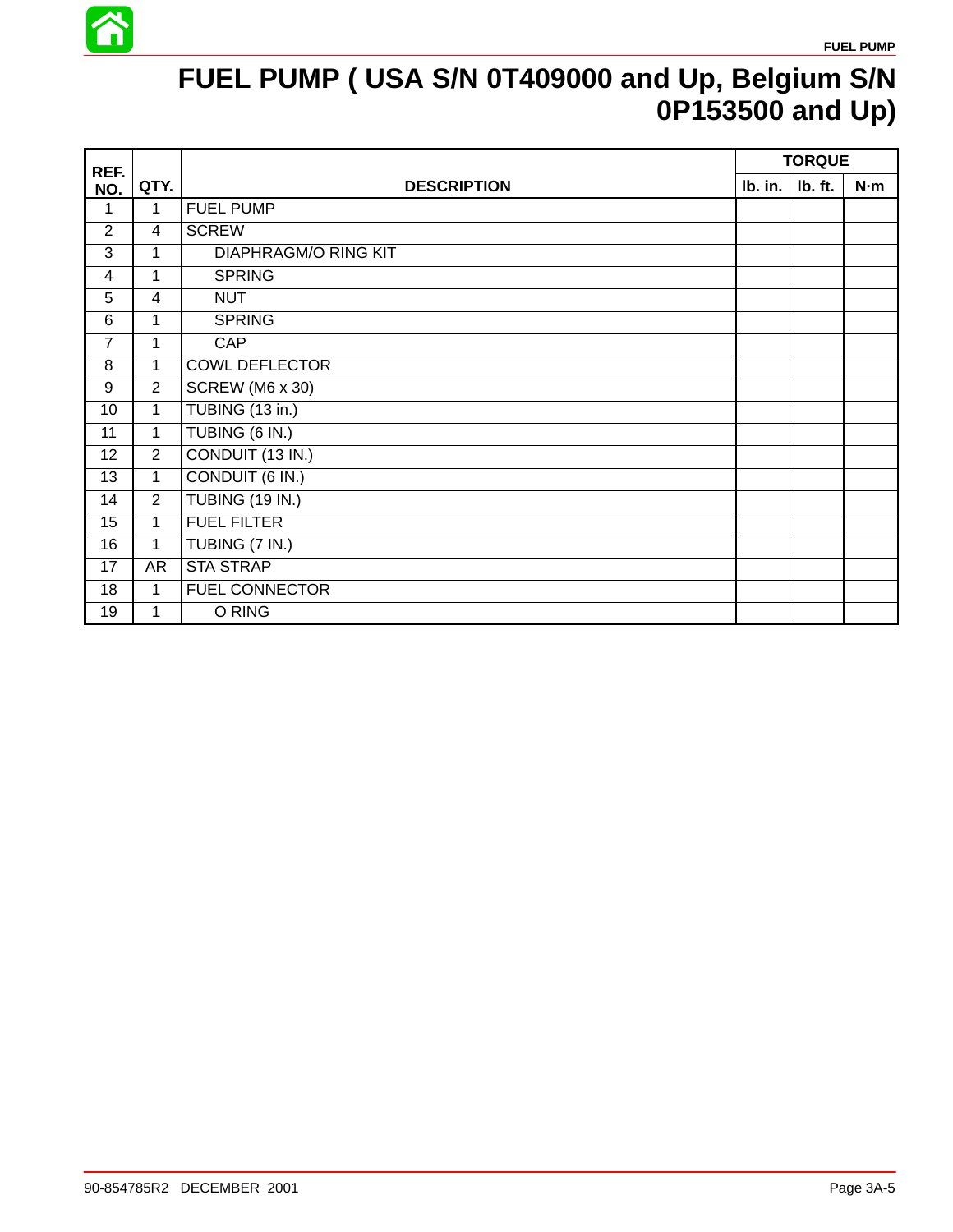

# **Fuel Pump**

# **Fuel Pump USA S/N 0T408999 and Below**

# **Fuel Pump Belgium S/N 0P153499 and Below**

### **Operation**

- 1. The fuel pump is a diaphragm pump which is mechanically driven off of the rocker arm.
- 2. The black mounting block (insulator) helps prevent vapor lock.
- 3. If the engine runs out of fuel, or has a restriction preventing adequate fuel flow, the pump will make a "clicking" noise.

### **WARNING**

**FIRE AND EXPLOSION HAZARD. Observe fire prevention rules, particularly NO SMOKING. Before servicing any part of the fuel system, disconnect electrical system at the battery. Drain the fuel system completely. Use an approved container to collect and store fuel. Wipe up any spillage immediately. Materials used to contain spillage must be disposed of in an approved receptacle. Any fuel system service must be performed in a well ventilated area.**

**FUEL LEAKAGE FROM ANY PART OF THE FUEL SYSTEM CAN BE A FIRE AND EX-PLOSION HAZARD WHICH CAN CAUSE SERIOUS BODILY INJURY OR DEATH. Careful periodic inspection of the entire fuel system is mandatory, particularly after engine storage. All fuel components, including fuel tanks (plastic, metal, or fiberglass), fuel lines, primer bulbs and fittings, must be inspected for cracks, swelling, and/or corrosion. Any sign of leakage or deterioration necessitates replacement before further engine operation.**

### **Removal**

- 1. Cut sta-straps and remove inlet and outlet hoses.
- 2. Remove fuel pump screws.
- 3. Separate fuel pump from cylinder head cover.



- **a -** Outlet Fuel Hose
- **b -** Inlet Fuel Hose
- **c -** Mounting Screws
- **d -** Cylinder Head Cover
- **e -** Cowl Deflector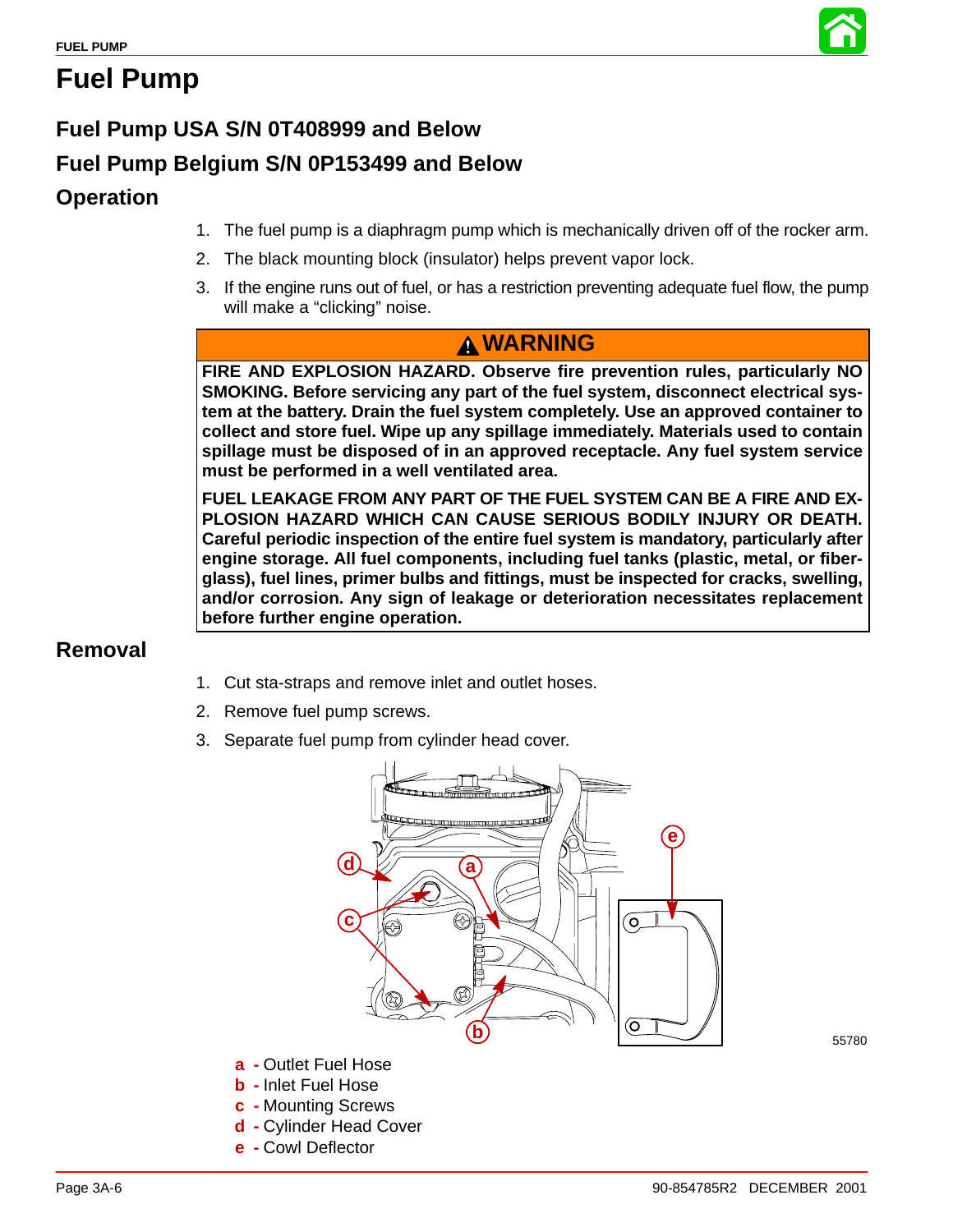**Disassembly**

**IMPORTANT: Before separating fuel pump components mark each component with an awl or marker. This will ensure the components are oriented correctly during reassembly.**

1. Remove screws to separate pump cover, cover seal, and diaphragm, from pump body.





**a**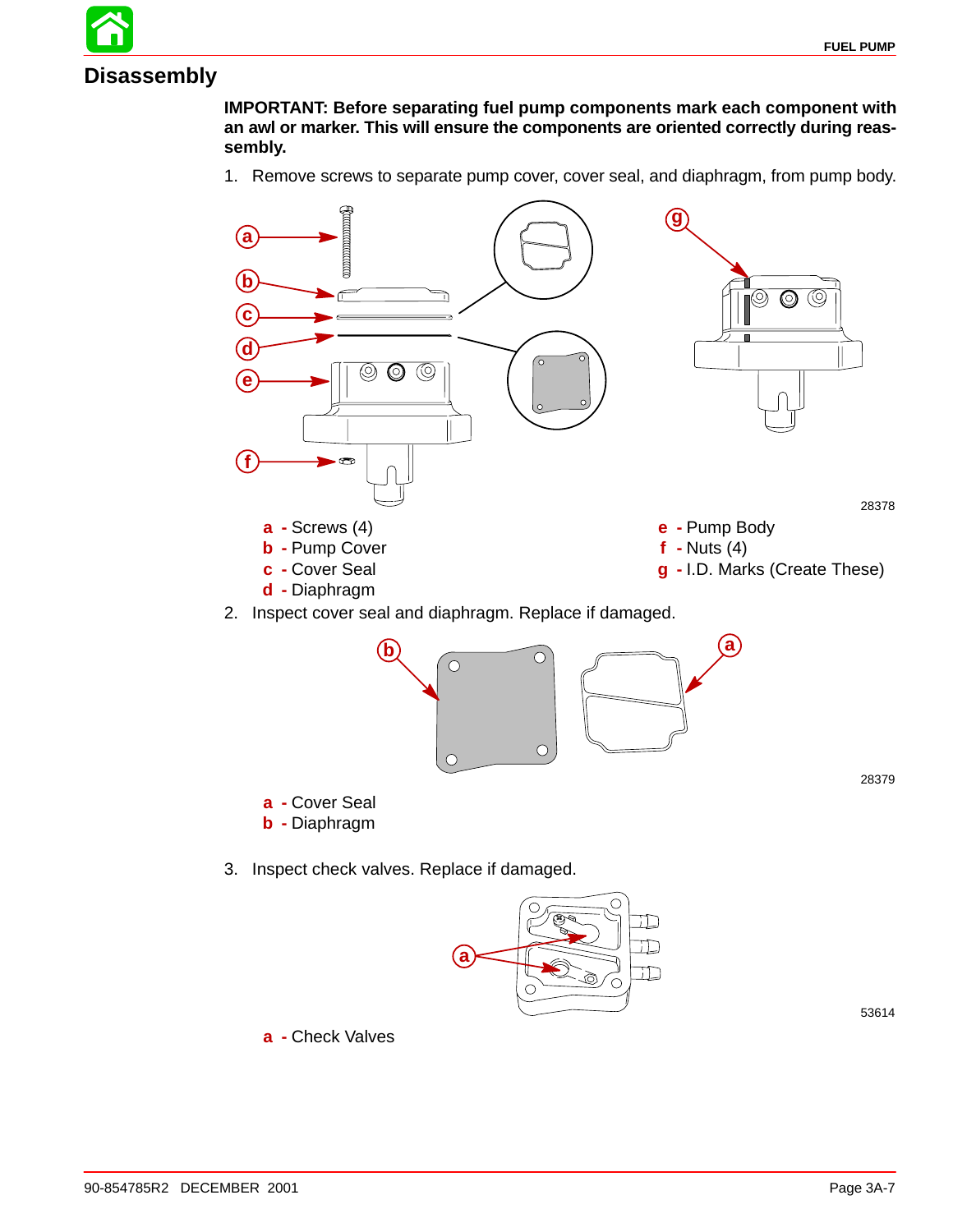4. Rotate plunger to line up slots.



**a -** Slots Offset

- **b -** Slots Aligned
- 5. Compress pump assembly to free spring load on pin.
- 6. Tilt assembly to allow pin to slide out.



**a -** Pin

### **Inspection**

1. Inspect diaphragm, diaphragm spring, and spring. Replace if damaged.



53618

53615

53617

#### **a -** Diaphragm

- **b -** Diaphragm Spring
- **c -** Spring
- **d -** Plunger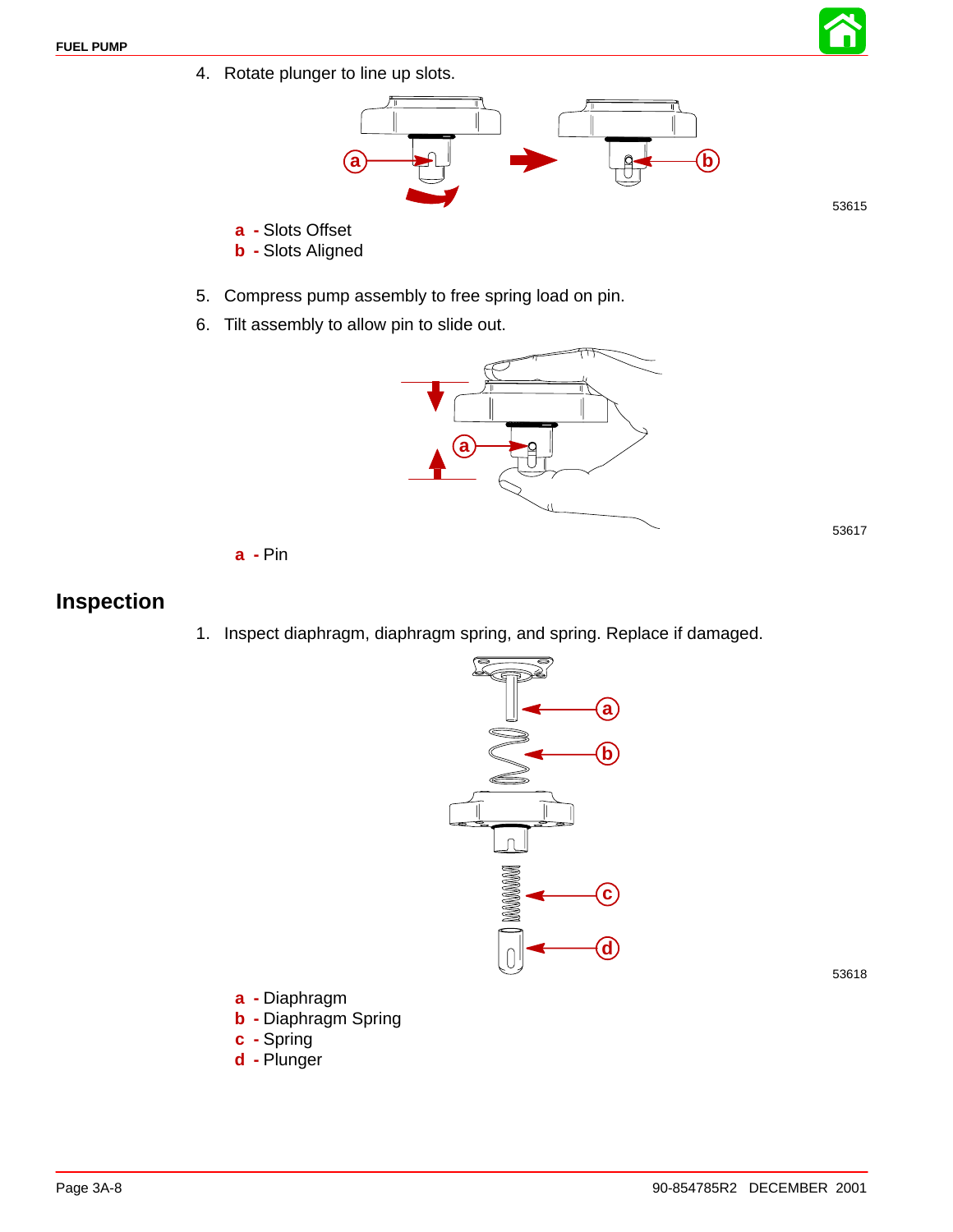# **Reassembly**

1. Assemble springs, diaphragm, and plunger onto pump body.



- **a -** Diaphragm
- **b -** Diaphragm Spring
- **c -** Pump Body
- **d -** Spring
- **e -** Plunger
- 2. Line up slots and compress assembly.
- 3. Insert pin into hole.



53619

- **a -** Pump Body **b -** Slots
- **c -** Pin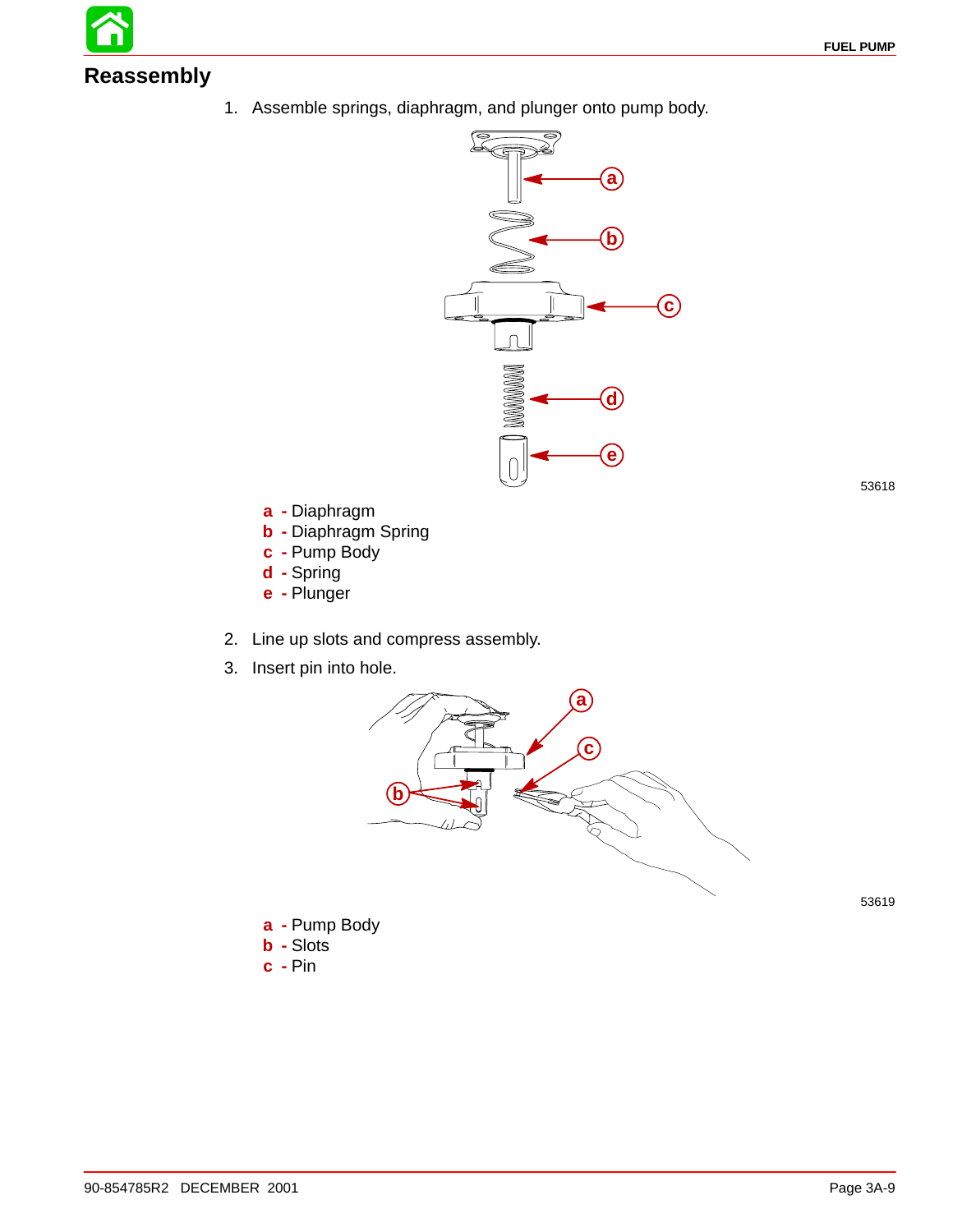4. Rotate plunger 90° to offset slots.



53615

28378

- **a -** Slots Aligned **b -** Slots Offset
- 5. Assemble diaphragm, seal, and cover, onto pump body. Secure with screws and nuts. **NOTE:** Seal installs in one direction only.



- **f -** Nuts (4)
- 6. Install a new O-ring onto the pump assembly.

**NOTE:** Always install a new O-ring.

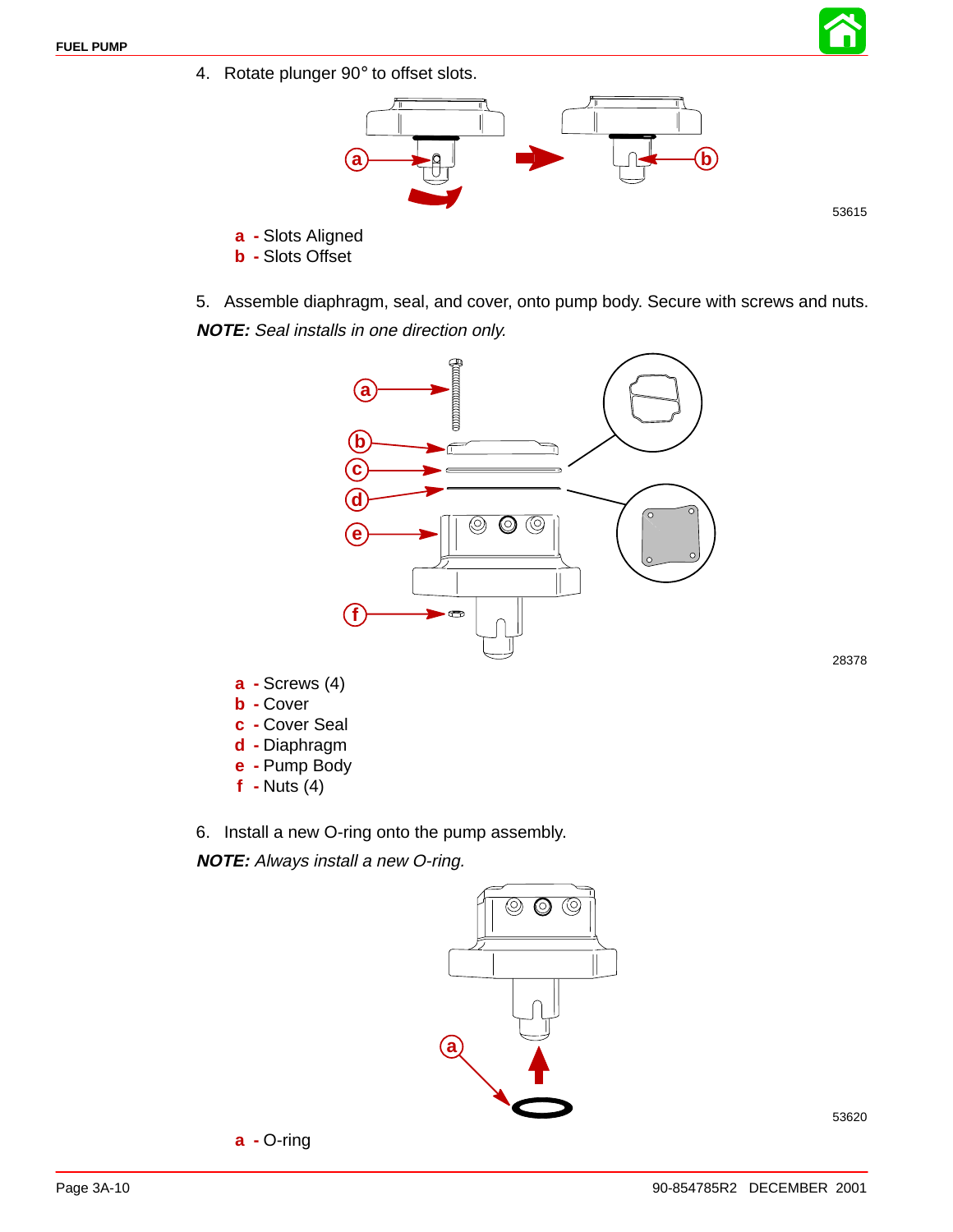# **Installation**

- 1. Secure fuel pump (and cowl deflector if equipped) to cylinder head cover with 2 screws.
- 2. Connect fuel lines to pump and secure with sta-straps.



55780

- **a -** Outlet Fuel Hose
- **b -** Inlet Fuel Hose
- **c -** Mounting Screws
- **d -** Sta-Straps
- **e -** Cowl Deflector (if equipped)
- **f -** Cap/Sta-Strap

#### **Fuel Pump Mounting Screw Torque**

75 lb. in. (8.5 N·m)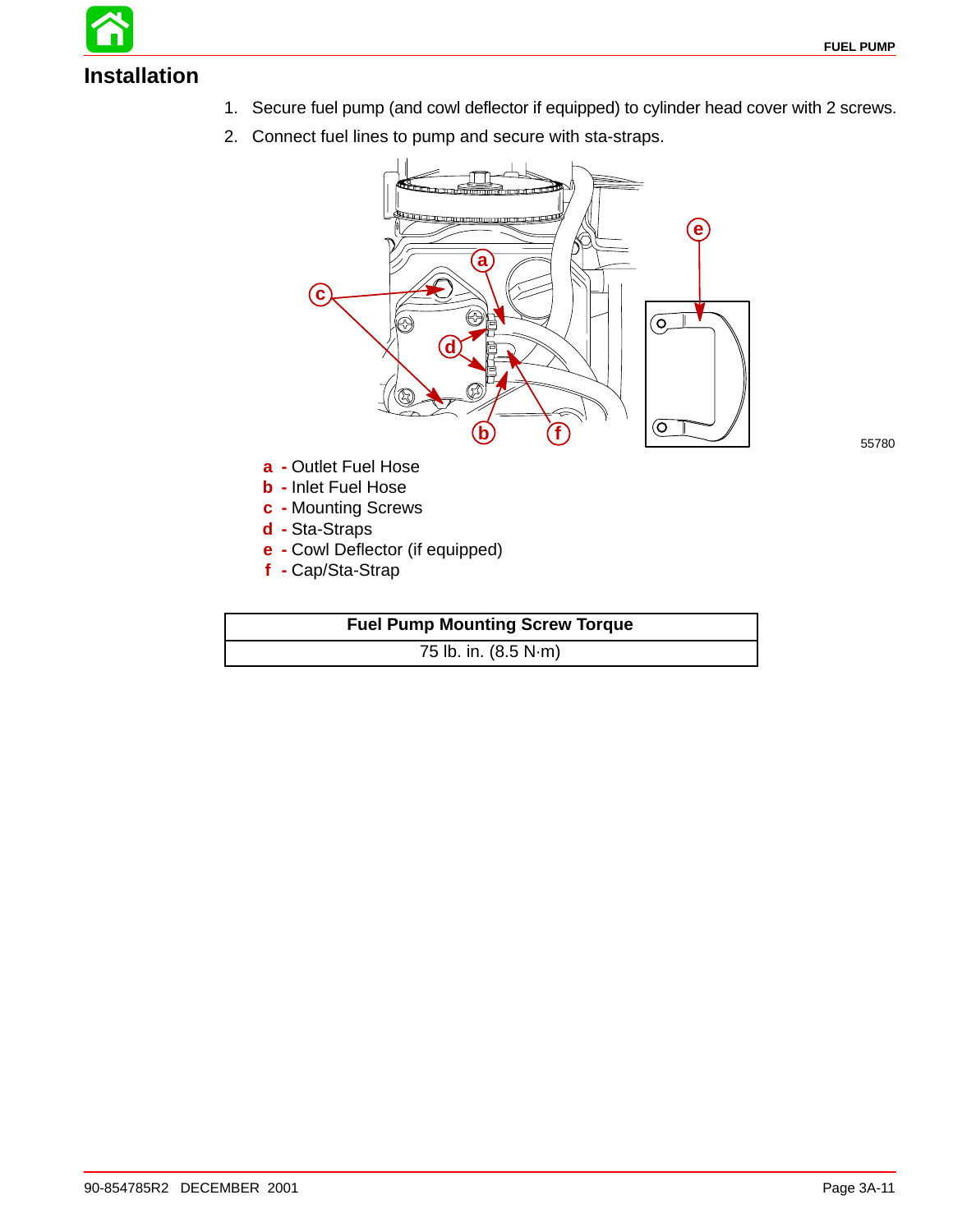

# **Fuel Pump**

# **Fuel Pump USA S/N 0T409000 and Up**

# **Fuel Pump Belgium S/N 0P153500 and Up**

### **Operation**

- 1. The fuel pump is a diaphragm pump which is mechanically driven off of the rocker arm.
- 2. The black mounting block (insulator) and the water cooling lines helps prevent vapor lock.
- 3. If the engine runs out of fuel, or has a restriction preventing adequate fuel flow, the pump will make a "clicking" noise.

### **WARNING**

**FIRE AND EXPLOSION HAZARD. Observe fire prevention rules, particularly NO SMOKING. Before servicing any part of the fuel system, disconnect electrical system at the battery. Drain the fuel system completely. Use an approved container to collect and store fuel. Wipe up any spillage immediately. Materials used to contain spillage must be disposed of in an approved receptacle. Any fuel system service must be performed in a well ventilated area.**

**FUEL LEAKAGE FROM ANY PART OF THE FUEL SYSTEM CAN BE A FIRE AND EX-PLOSION HAZARD WHICH CAN CAUSE SERIOUS BODILY INJURY OR DEATH. Careful periodic inspection of the entire fuel system is mandatory, particularly after engine storage. All fuel components, including fuel tanks (plastic, metal, or fiberglass), fuel lines, primer bulbs and fittings, must be inspected for cracks, swelling and/or corrosion. Any sign of leakage or deterioration necessitates replacement before further engine operation.**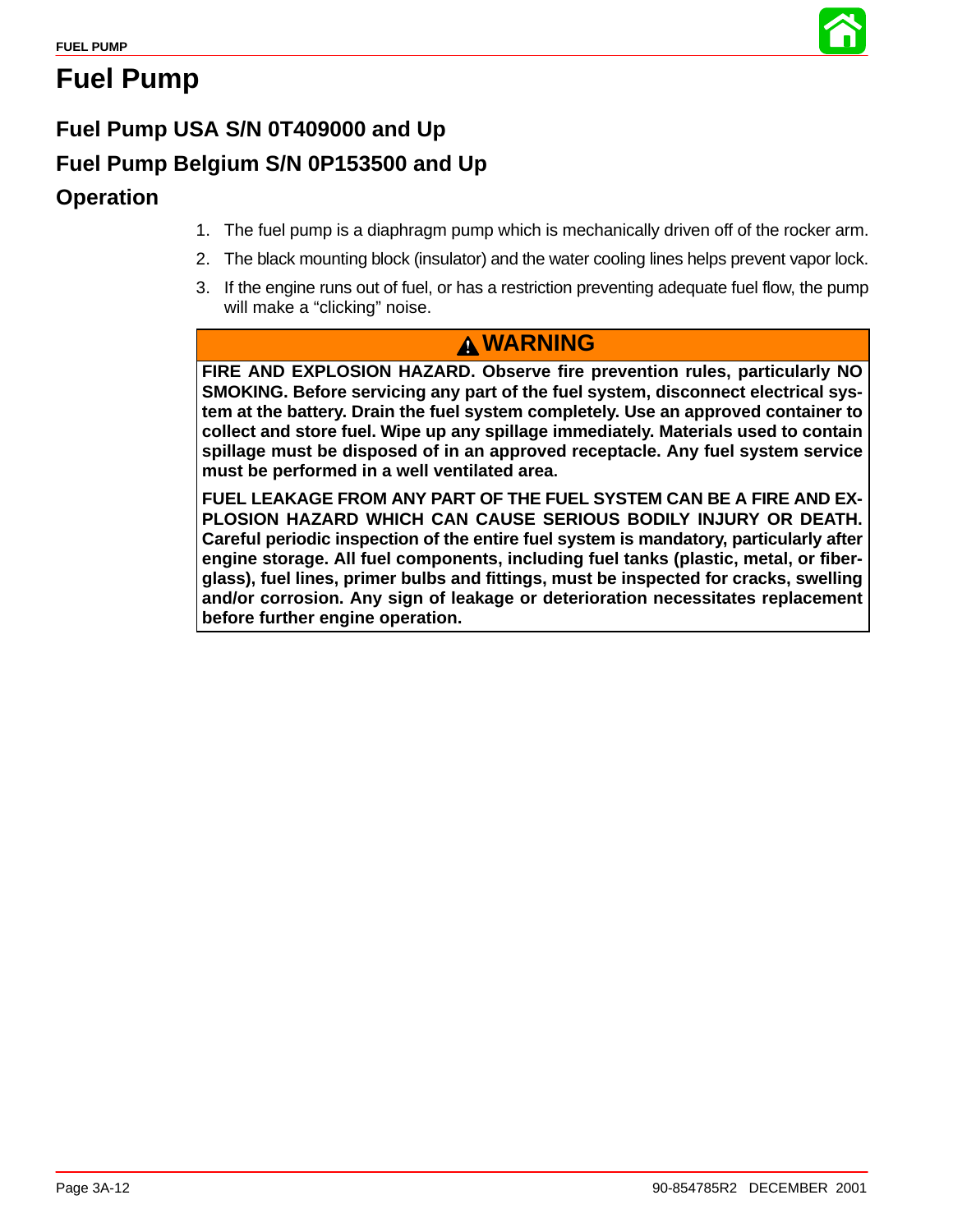

- 1. Cut sta-straps. Remove fuel inlet and outlet hoses, and fuel cooler water inlet and outlet hoses.
- 2. Remove fuel pump screws.
- 3. Separate fuel pump from cylinder head cover.



- **a -** Fuel Pump
- **b -** Outlet Fuel Hose
- **c -** Inlet Fuel Hose
- **d -** Fuel Cooler Water Inlet Hose
- **e -** Fuel Cooler Water Outlet Hose (Tell Tale Hose)
- **f -** Mounting Screws
- **g -** Cowl Deflector
- **h -** Conduit
- **i -** Sta-Strap (4)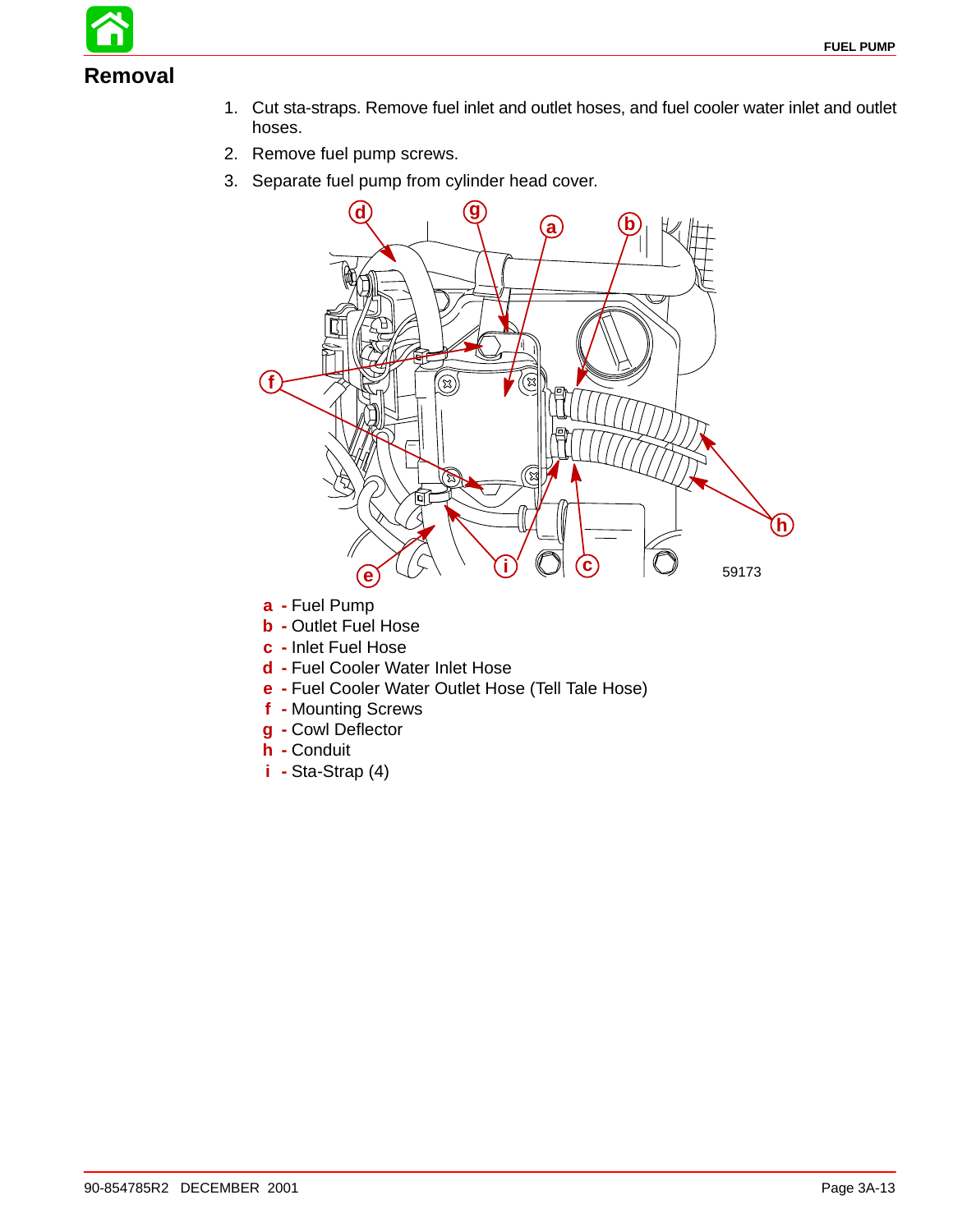

#### **Disassembly**

**IMPORTANT: Before separating fuel pump components mark each component with an awl or marker. This will ensure the components are oriented correctly during reassembly.**

1. Remove screws to separate pump cover, cover seal, diaphragm and valve body from pump base.





- 3. Compress pump assembly to free spring load on pin.
- 4. Tilt assembly to allow pin to slide out.

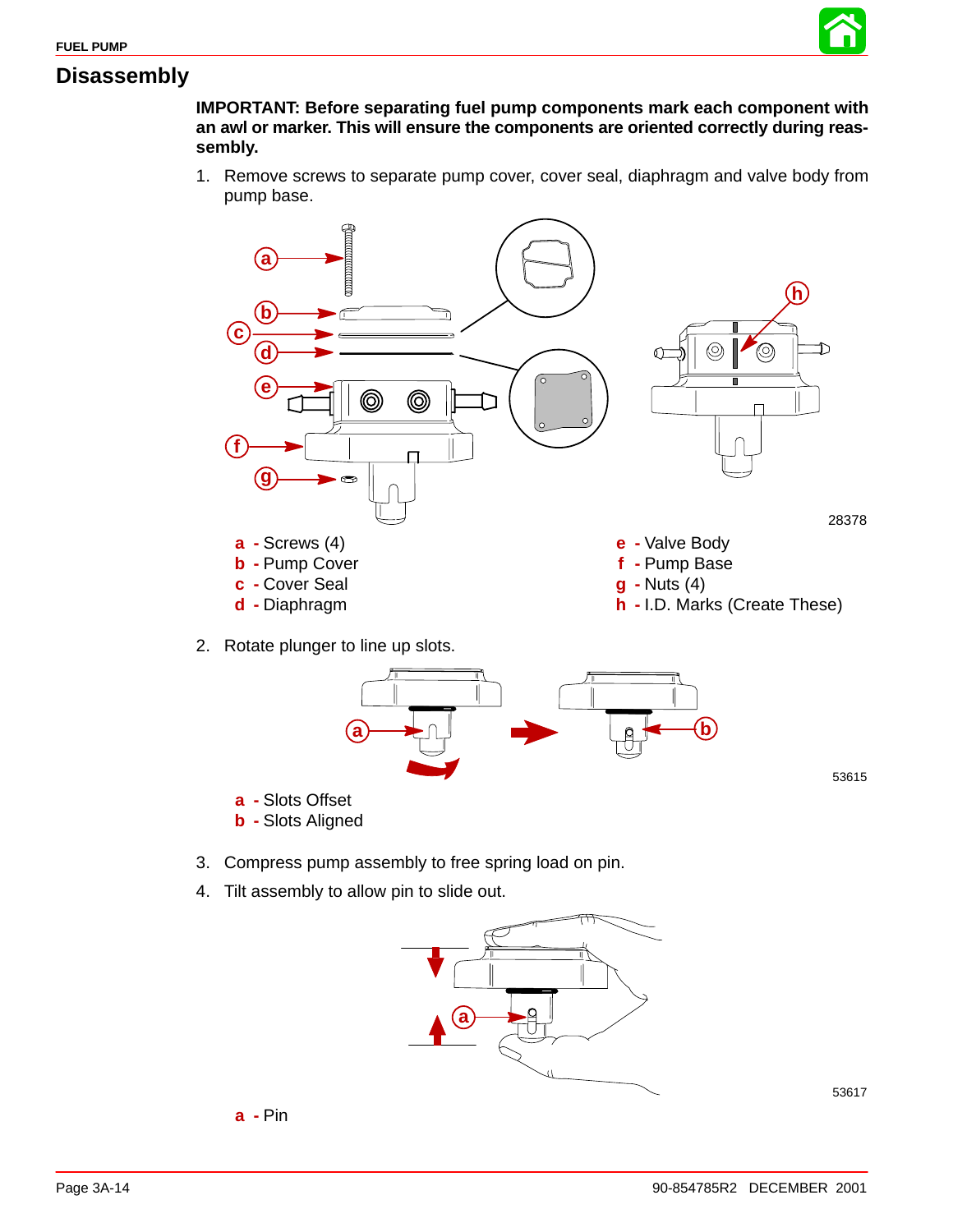#### **Cleaning/Inspection/Repair**

1. Inspect springs for damage. Replace if necessary.



2. Inspect cover seal and diaphragm. Replace if damaged.



- **a -** Cover Seal
- **b -** Diaphragm

#### **Check Valve Inspection/Replacement**

1. Inspect the check valves for damage. Replace if necessary.

#### **REMOVAL**

2. If replacement is needed remove old check valves by grabbing the seal and pulling.



**a -** Check Valve/Seal Assembly (2)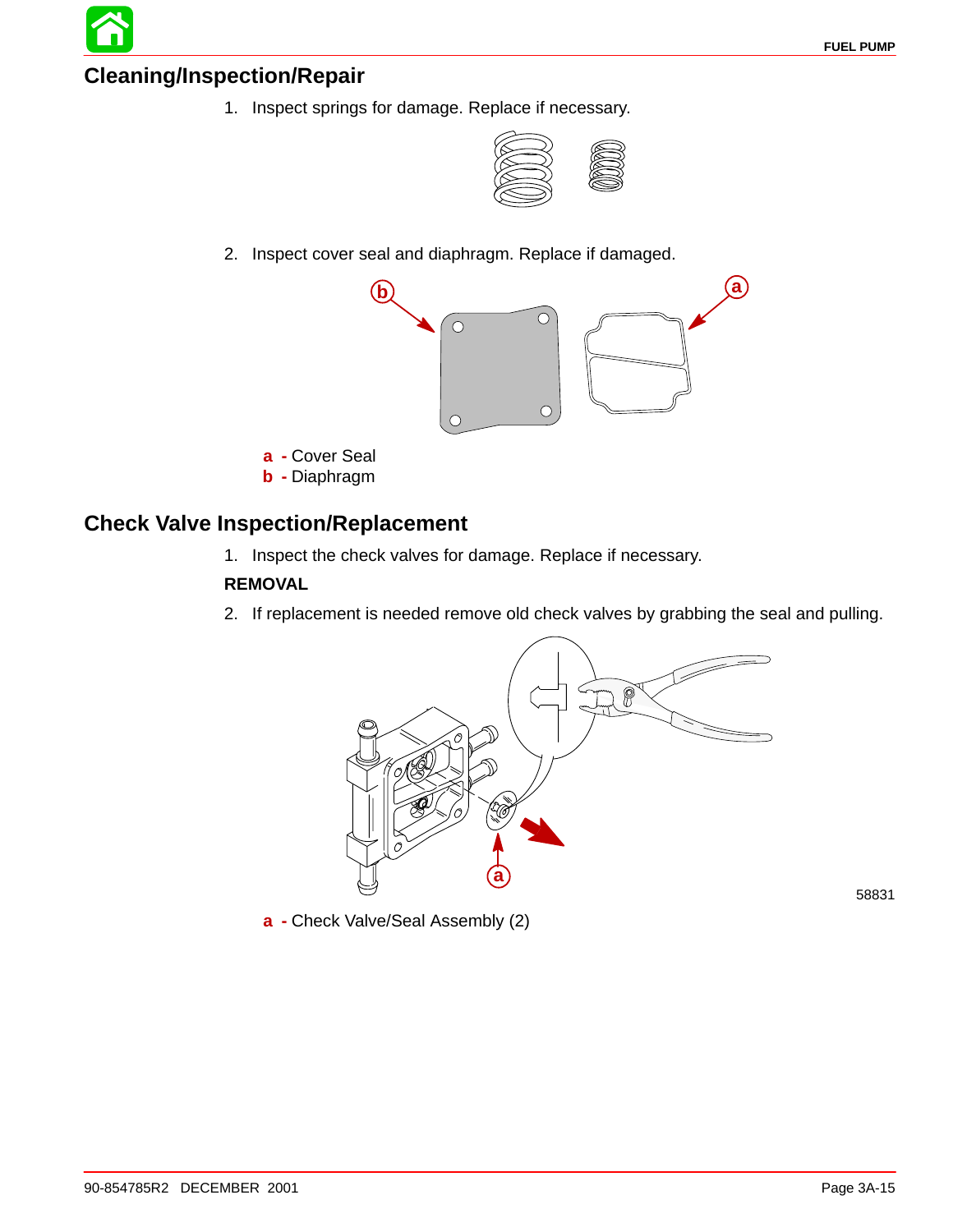

- 1. Fabricate an installation tool to the dimensions specified.
- 2. Lubricate the end of the seal with light oil, and push the assembly into the valve body.

**NOTE:** Drill into the handle using a 5/64 in. (2mm) drill bit. Insert the peg into the drilled hole until 0.312 in. (8mm) remains exposed.



#### **Assembly**

1. Assemble springs, diaphragm, and plunger onto pump base.



- **a -** Diaphragm
- **b -** Diaphragm Spring
- **c -** Pump Body
- **d -** Spring
- **e -** Plunger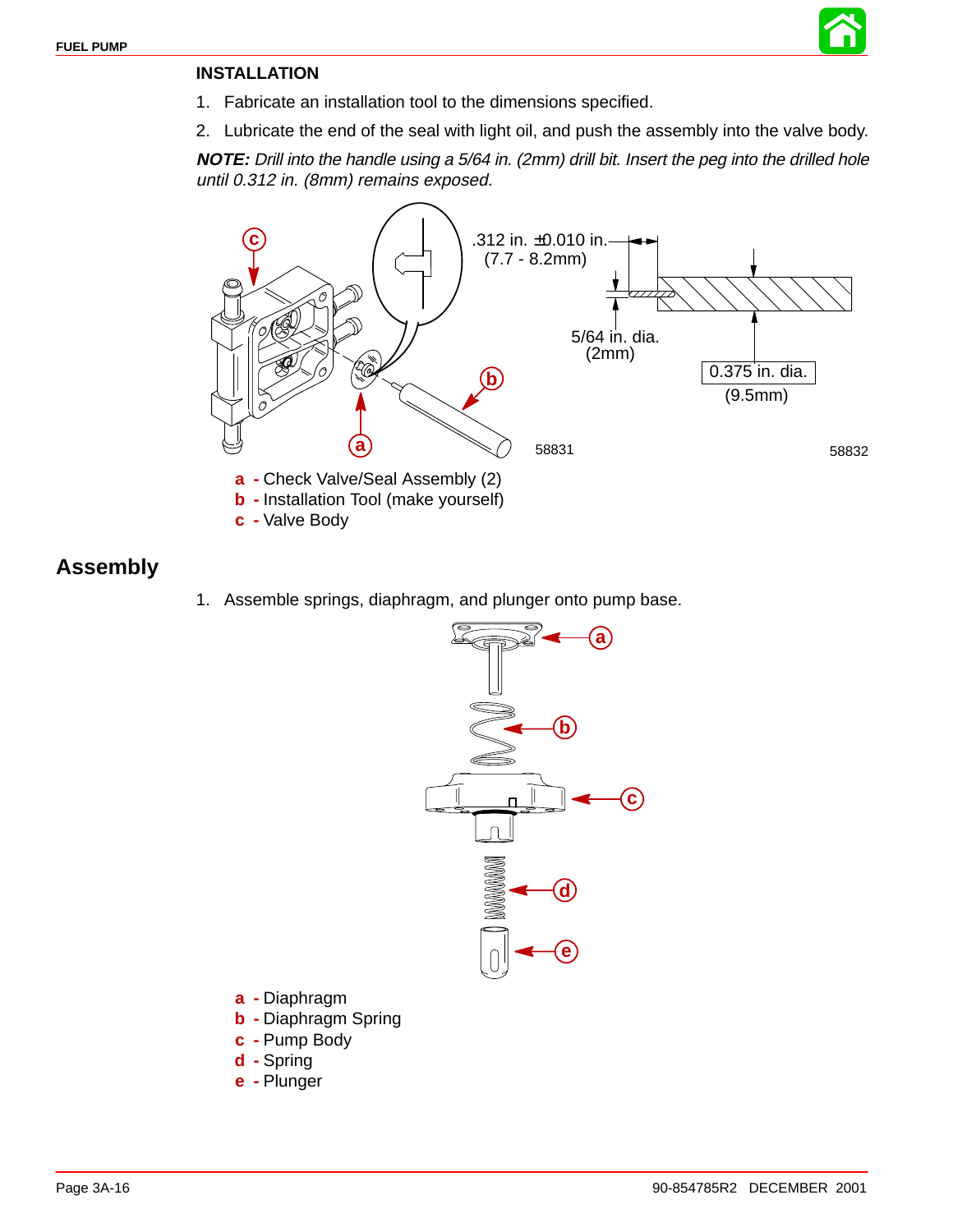53615

- 2. Line up slots and compress assembly.
- 3. Insert pin into hole.





- 5. Assemble valve body, diaphragm, seal, and cover to pump base. **Be sure to line up I.D. marks that were made before disassembly.** Apply Loctite 242 to screws and secure with nuts.
- **NOTE:** Seal installs in one direction only.



30 lb. in. (3.5 N·m)